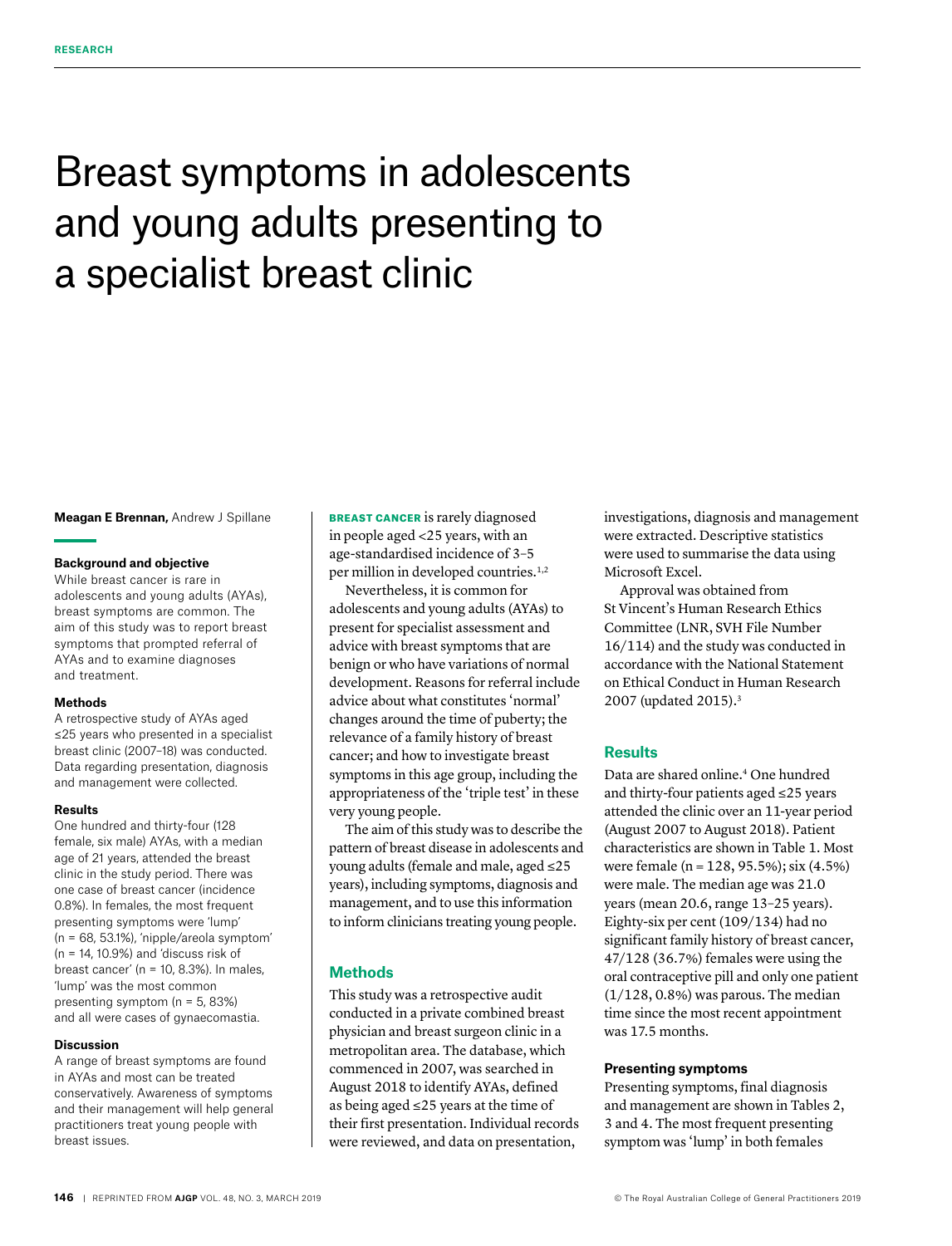$(n = 68, 53.1\%$  of presentations) and males  $(n = 5, 83\%, all cases of gynae comastia).$ The second most frequent presenting symptom was 'nipple/areola symptom', in both females ( $n = 14$ , 10.9% of presentations) and males  $(n = 1, 16.7\%)$ . In males, there were no other presenting symptoms. In females, the next most frequent concerns were 'discuss risk of breast cancer' ( $n = 10, 8.3\%$ ), followed by 'concern about breast appearance', 'inflammation' and 'surveillance of known benign lesion'  $(n = 8, 6.3\%$  each).

The final diagnosis was benign in 133/134 (99.1%) cases overall and in 127/128 (99.2%) females. This included two non-malignant phyllodes tumours (one benign in a female aged 21 years and one borderline in a female aged 14 years). There was one case of cancer that occurred in a woman aged 23 years, without a family history, who presented with a lump. Her lump had suspicious clinical features and malignant features on ultrasound. She had a core biopsy and was diagnosed with a 29 mm, HER2-positive invasive ductal carcinoma and she was treated with neoadjuvant chemotherapy, wide local excision and radiotherapy. She remains well after three years of follow-up.

#### **Breast lumps**

Most female AYAs reporting a lump described a single discrete nodule  $(n = 61, 89.7%)$  rather than a nodular area (n = 7, 10.3%). Solitary (palpable)

| <b>Characteristic</b>                             | Female ( $n = 128$ ) | Male $(n = 6)$ |                |       |
|---------------------------------------------------|----------------------|----------------|----------------|-------|
|                                                   | n                    | %              | n              | %     |
| Age (years)                                       |                      |                |                |       |
| $13 - 15$                                         | 14                   | 10.9           | $\mathbf 0$    | 0.0   |
| $16 - 18$                                         | 17                   | 13.3           | 3              | 50.0  |
| $19 - 21$                                         | 42                   | 32.8           | 1              | 16.6  |
| $22 - 24$                                         | 36                   | 28.1           | 1              | 16.6  |
| 25                                                | 19                   | 14.8           | 1              | 16.6  |
| Risk category (based on family history)*          |                      |                |                |       |
| Average risk                                      | 109                  | 85.2           | 6              | 100.0 |
| Moderate risk                                     | 11                   | 8.6            | 0              | 0.0   |
| High risk                                         | 8                    | 6.3            | $\mathbf{O}$   | 0.0   |
| Hormonal contraceptive use (current) <sup>+</sup> |                      |                |                |       |
| None                                              | 77                   | 60.2           | $\overline{a}$ |       |
| Oral contraceptive                                | 47                   | 36.7           |                |       |
| Other                                             | 3                    | 2.4            |                |       |
| Unknown                                           | 1                    | 0.8            | $\overline{a}$ |       |
| Parity <sup>t</sup>                               |                      |                |                |       |
| Nulliparous                                       | 127                  | 99.2           |                |       |
| Parous                                            | 1                    | 0.8            | $\overline{a}$ |       |
| <b>Total</b>                                      | 128                  | 100.0          | 6              | 100.0 |

fibroadenoma was the most common diagnosis in those presenting with 'lump'  $(n = 20, 29.4\%)$ ; half of these were ≤20 mm in size and half were larger. Eight (40%) were excised (median size 30 mm), four (20%) underwent biopsy and surveillance, and eight (40%) had surveillance without biopsy. All 14 cases of multiple fibroadenomas had surveillance with or without biopsy (no surgical excision). The two phyllodes tumours were excised; both of these cases proceeded to surgical excision without pre-operative biopsy and the borderline phyllodes underwent re-excision for an involved margin. Overall, the rate of surgery for benign patients presenting with the symptom of 'lump' was 10/67 (14.9%) and the needle biopsy rate (including cyst aspiration) was 17/67 (25.4%).

The second most common diagnosis in female AYAs presenting with lumps was 'glandular tissue' (n = 20, 29.4% of 'lump' cases). Other diagnoses in females with lumps were hamartoma  $(n = 1)$ , sebaceous cyst  $(n = 1)$ , fat lobule  $(n = 1)$ and cancer  $(n = 1)$ .

#### **Gynaecomastia**

There were five cases of gynaecomastia in male AYAs, all presenting with the symptom of 'lump'. The ages at presentation were 16, 17, 18, 19, 23 and 25 years. Two cases were bilateral. One patient underwent needle biopsy for diagnosis, the remaining cases were diagnosed using clinical and ultrasound features. Surveillance was the initial recommended treatment in all cases. The patient aged 25 years was prescribed a short-term course of tamoxifen as well as clinical surveillance. Another patient subsequently underwent bilateral subcutaneous mastectomy at age 19 years after diagnosis of gynaecomastia at age 16 years.

#### **Nipple/areolar symptoms**

Nipple/areolar symptoms were the second most common presenting symptom in both female (14/128, 10.9%) and male (1/6, 16.7%) AYAs. In females, 6/14 (42.9%) were normal nipples, 2/14 (14.3%) were benign inverted nipples and 4/14 (28.6%)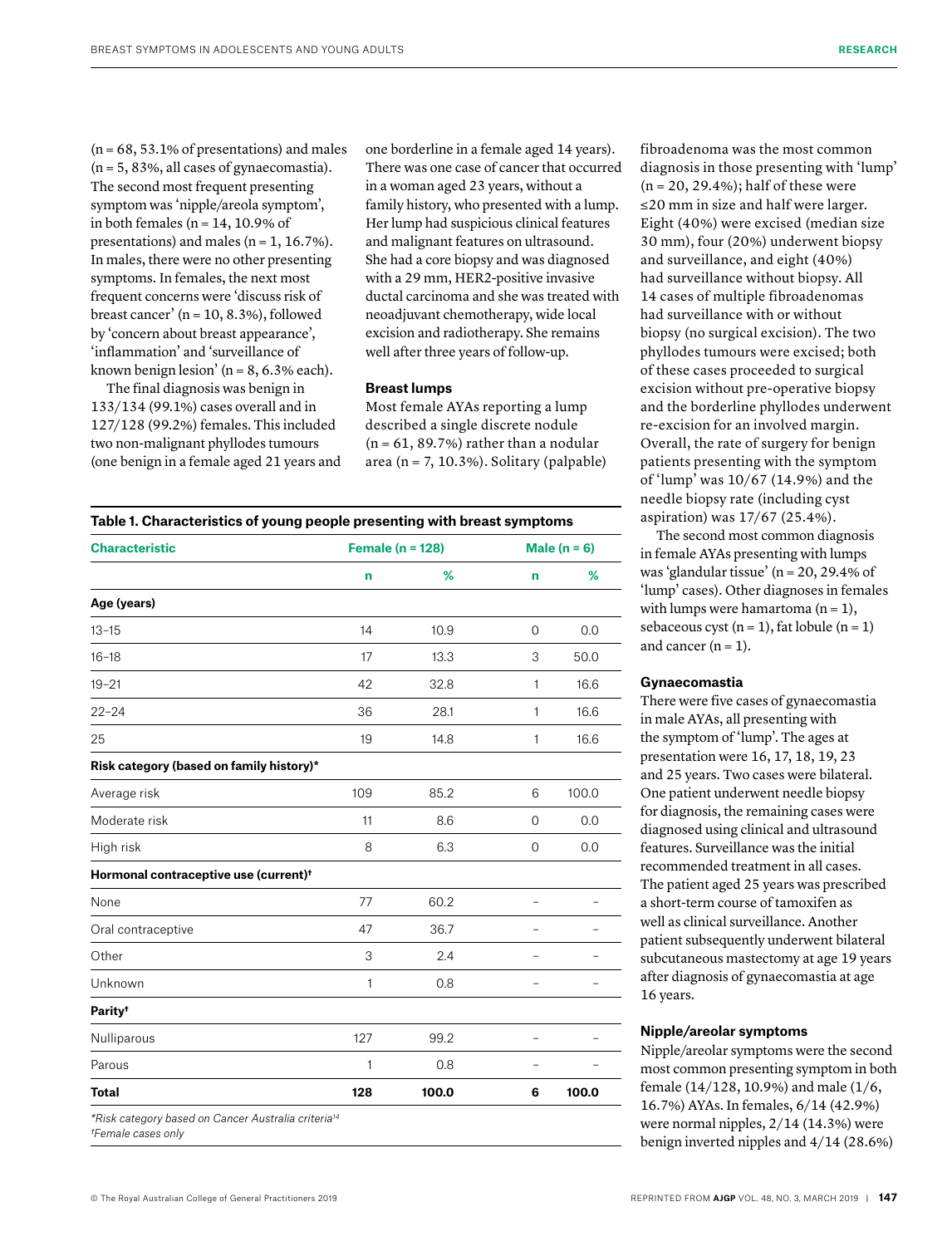were cases of atopic dermatitis (one having a punch biopsy prior to treatment). One woman had a large accessory nipple, which was referred for surgical excision as she was concerned about the cosmetic appearance. The one nipple symptom, 'discharge', in a male was also diagnosed as atopic dermatitis.

## **Discuss risk of breast cancer**

There were 10 female AYAs (7.8% of presentations) who wanted information about their risk of breast cancer and how to manage their risk. Most of these  $(n = 6,$ 60%) wanted general advice about the significance of their family history. In addition, there was one female with a

| <b>Presenting symptom</b>            | <b>Female (n = 128)</b> |       | Male $(n = 6)$           |       |
|--------------------------------------|-------------------------|-------|--------------------------|-------|
|                                      | n                       | ℅     | n                        | ℅     |
| Lump                                 | 68                      | 53.1  | 5                        | 83.0  |
| Lump                                 | 61                      | 89.7  | 5                        | 100.0 |
| Nodular area                         | 7                       | 10.3  | $\overline{a}$           |       |
| Nipple/areolar symptom               | 14                      | 10.9  | 1                        | 16.7  |
| Skin change                          | 4                       | 28.6  | 1                        | 100.0 |
| Inverted nipple                      | 2                       | 14.3  |                          |       |
| Lump                                 | 2                       | 14.3  |                          |       |
| Nipple discharge                     | 6                       | 42.9  |                          |       |
| <b>Discuss risk of breast cancer</b> | 10                      | 7.8   | $\overline{\phantom{a}}$ |       |
| Screening advice based on FH         | 6                       | 60.0  |                          |       |
| <b>BRCA</b> mutation carrier         | 1                       | 10.0  |                          |       |
| Discuss FH pre-augmentation          | 1                       | 10.0  |                          |       |
| Discuss FH before starting OCP       | 1                       | 10.0  |                          |       |
| Discuss history of mantle radiation  | 1                       | 10.0  |                          |       |
| Concern about breast appearance      | 10                      | 7.8   |                          |       |
| Asymmetry                            | 5                       | 50.0  |                          |       |
| Shape                                | 3                       | 30.0  | $\overline{a}$           |       |
| Macromastia                          | 2                       | 20.0  |                          |       |
| <b>Inflammation</b>                  | 8                       | 6.3   |                          |       |
| Acute inflammation                   | $\overline{4}$          | 50.0  |                          |       |
| Recent inflammation, resolved        | 4                       | 50.0  |                          |       |
| Surveillance of known benign lesion  | 8                       | 6.3   |                          |       |
| Multiple fibroadenomas               | 8                       | 100.0 | $\overline{a}$           |       |
| <b>Mastalgia</b>                     | 6                       | 4.7   | $\overline{\phantom{0}}$ |       |
| Mastalgia                            | 3                       | 50.0  |                          |       |
| Mastalgia and nodularity             | 3                       | 50.0  |                          |       |
| Incidental ultrasound finding        | 4                       | 3.1   | ۰                        |       |
| Benign lesion for management         | 4                       | 100.0 |                          |       |
| <b>Total</b>                         | 128                     | 100.0 | 6                        | 100.0 |

confirmed *BRCA2* gene mutation, one with a past history of mantle radiotherapy, and two females wanting information about screening issues prior to commencing the contraceptive pill  $(n = 1)$ or undergoing breast augmentation surgery  $(n = 1)$ . After assessment, there were 4/10 cases (40%) considered to be at average or moderate risk of cancer and 6/10 (60%) at high risk because of family history, *BRCA* mutation or previous radiation. Eight (80%) were advised that no screening was needed at their current age, and two were advised to commence screening at the present time.

## **Concern about breast appearance**

Ten female AYAs (7.8% of presentations) expressed concern about their breast appearance. Half were teenagers (aged 13 [two cases], 14, 15 and 19 years) and the others were aged between 20 and 25 years. Three cases (aged 20 [two cases] and 25 years) subsequently proceeded with bilateral breast reduction surgery for symmetrical macromastia. Two of the 10 underwent surgical procedures to correct asymmetry after a period of observation; one had a size discrepancy greater than two cup sizes and had the larger breast reduced (after initially presenting at age 15 years), and the other underwent a bilateral reduction/mastopexy procedure to correct minor asymmetry after presenting at age 21 years. The remaining 5/10 (50%) female AYAs chose no further intervention after being reassured that there was no breast pathology found at assessment (one with normal symmetrical breasts, one with symmetrical tuberous breast shape, and three with normal but asymmetrical breasts).

## **Inflammatory symptoms**

Eight female AYAs (6.3% of presentations) had inflammatory symptoms; none were lactating. Four had breast abscess, two of these requiring aspirations. The remaining four inflammatory cases were caused by inflamed cyst  $(n = 2)$ , mastitis  $(n = 1)$ and infected sebaceous cyst  $(n = 1)$ . All inflammatory cases were treated with oral antibiotics.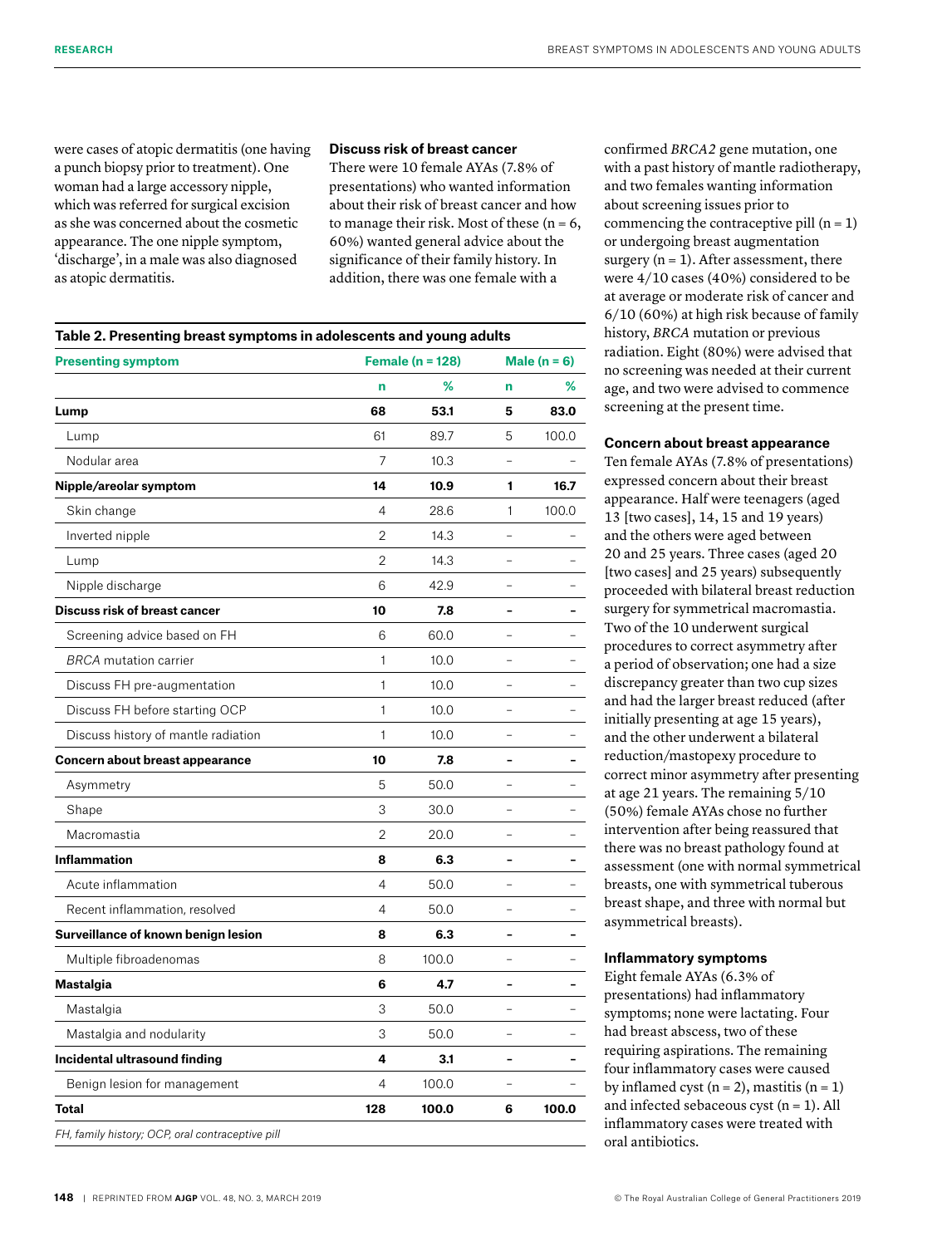#### **Other symptoms**

Other reasons for consultation were surveillance of multiple fibroadenomas  $(n = 8, 6.3\%)$ , three requiring biopsy; mastalgia ( $n = 6, 4.7\%$ ); and management of an incidental ultrasound-detected lesion  $(n = 4, 3.1\%)$ . All were recommended for surveillance rather than biopsy.

## **Discussion**

The incidence of cancer in females in this cohort was low  $(1/128, 0.8\%)$ , but still much higher than the population incidence would predict. It is also higher than a reported cohort of over 10,000 patients presenting to a breast clinic in the UK, in which no malignancies were seen.<sup>2</sup> However, there is only one case of cancer in a relatively small cohort, so firm conclusions cannot be drawn. Cancer is often difficult to diagnose in young women because of a low level of suspicion on the basis of age and the challenge of detecting cancer in young women who have dense breast tissue. In this study, the one case of cancer presented with a lump and had suspicious features on ultrasound, resulting in prompt biopsy and diagnosis without evidence of the diagnostic challenges that may occur in a patient aged 25 years.

Breast symptoms in male AYAs were infrequent in this study, accounting for only 6/134 (4.5%) presentations. Gynaecomastia was diagnosed in 83% of these cases. This was not unexpected as gynaecomastia is the most common breast symptom in adolescent males, occurring in up to 48% of young men around the time of puberty.5

The distribution of benign breast disease in females reported in this study is similar to previous studies in the UK and Australia.2,6 In those studies, lumps, pain, nipple changes and breast asymmetry were the most common symptoms.<sup>2,6</sup> In addition, inflammatory symptoms/ abscess (likely related to cysts that develop spontaneous infection) in the years around puberty were reported in those studies, similar to the findings in this study.<sup>2,6</sup>

In the present study, biopsy or aspiration was performed in 17/58 (29.3%) of young women presenting with

|  |  |  | © The Royal Australian College of General Practitioners 2019 |  |
|--|--|--|--------------------------------------------------------------|--|

## **Table 3. Final diagnosis according to presenting symptom**

| <b>Presenting symptom and diagnosis</b> | Female ( $n = 128$ )     |                   | Male $(n = 6)$           |       |
|-----------------------------------------|--------------------------|-------------------|--------------------------|-------|
|                                         | n                        | %                 | n                        | ℅     |
| Lump                                    | 68                       | 53.1              | 5                        | 83.0  |
| Fibroadenoma (solitary palpable)        | 20                       | 29.4              |                          |       |
| ≤20 mm                                  | 10                       | 50.0              | $\equiv$                 |       |
| 21-30 mm                                | 6                        | 30.0              | $\overline{a}$           |       |
| $31 - 40$ mm                            | $\overline{2}$           | 10.0              | $\overline{\phantom{0}}$ |       |
| 41-50 mm                                | 1                        | 5.0               | $\overline{\phantom{0}}$ |       |
| $>50$ mm                                | 1                        | 5.0               | $\equiv$                 |       |
| Glandular tissue                        | 20                       | 29.4              | $\qquad \qquad -$        |       |
| Fibroadenoma (multiple)                 | 14                       | 20.6              |                          |       |
| Cyst (simple)                           | 8                        | 11.8              | $\overline{a}$           |       |
| Phyllodes tumour                        | 2                        | 3.0               |                          |       |
| Benign (40 mm)                          | 1                        | 50.0              | $\overline{a}$           |       |
| Borderline (28 mm)                      | 1                        | 50.0              | ÷,                       |       |
| Invasive ductal carcinoma               | 1                        | 1.5               |                          |       |
| Hamartoma                               | 1                        | 1.5               | $\equiv$                 |       |
| Fat lobule                              | 1                        | 1.5               | $\overline{\phantom{0}}$ |       |
| Sebaceous cyst                          | 1                        | 1.5               | $\qquad \qquad -$        |       |
| Gynaecomastia                           | $\qquad \qquad -$        | $\qquad \qquad -$ | 5                        | 100.0 |
| Unilateral                              | L,                       |                   | 3                        | 60.0  |
| Bilateral                               | $\overline{\phantom{a}}$ | -                 | 2                        | 40.0  |
| Nipple/areolar symptom                  | 14                       | 10.9              | 1                        | 16.7  |
| Normal nipple                           | 6                        | 42.9              |                          |       |
| Atopic dermatitis                       | 4                        | 28.6              | 1                        | 100.0 |
| Benign nipple inversion                 | 2                        | 14.3              | L,                       |       |
| Accessory nipple                        | 1                        | 7.1               | L,                       |       |
| Montgomery's tubercle                   | 1                        | 7.1               |                          |       |
| Discuss risk of breast cancer           | 10                       | 7.8               |                          |       |
| FH, high risk category                  | 4                        | 40.0              | $\overline{\phantom{0}}$ |       |
| FH, moderate risk category              | 3                        | 30.0              | $\equiv$                 |       |
| FH, average risk category               | 1                        | 10.0              | $\equiv$                 |       |
| Previous mantle radiation, high risk    | 1                        | 10.0              | $\overline{\phantom{0}}$ |       |
| <b>BRCA</b> mutation carrier            | 1                        | 10.0              | $\overline{\phantom{0}}$ |       |
| Concern about breast appearance         | 10                       | 7.8               |                          |       |
| Normal                                  | 3                        | 30.0              |                          |       |
| Asymmetry ≥2 cup sizes                  | 3                        | 30.0              | $\overline{a}$           |       |
| Macromastia                             | 3                        | 30.0              |                          |       |
| Tuberous breasts                        | 1                        | 10.0              |                          |       |
| Inflammation                            | 8                        | 6.3               |                          |       |
| Abscess, non-lactational                | 4                        | 50.0              | ÷,                       |       |
| Infected sebaceous cyst                 | 1                        | 12.5              | $\overline{\phantom{0}}$ | -     |
| Inflamed cyst                           | 2                        | 25.0              | $\qquad \qquad -$        | -     |
| Mastitis, non-lactational               | 1                        | 12.5              | -                        | -     |
| Surveillance of known benign lesion     | 8                        | 6.3               |                          |       |
| Multiple fibroadenomas                  | 8                        | 100.0             | $\blacksquare$           | -     |
| Mastalgia                               | 6                        | 4.7               |                          |       |
| Glandular tissue                        | 6                        | 100.0             | ۰                        | -     |
| Incidental ultrasound finding           | 4                        | 3.9               |                          |       |
| Benign cystic or solid lesion           | 4                        | 100.0             | $\overline{\phantom{0}}$ |       |
| Total                                   | 128                      | 100.0             | 6                        | 100.0 |
| FH, family history                      |                          |                   |                          |       |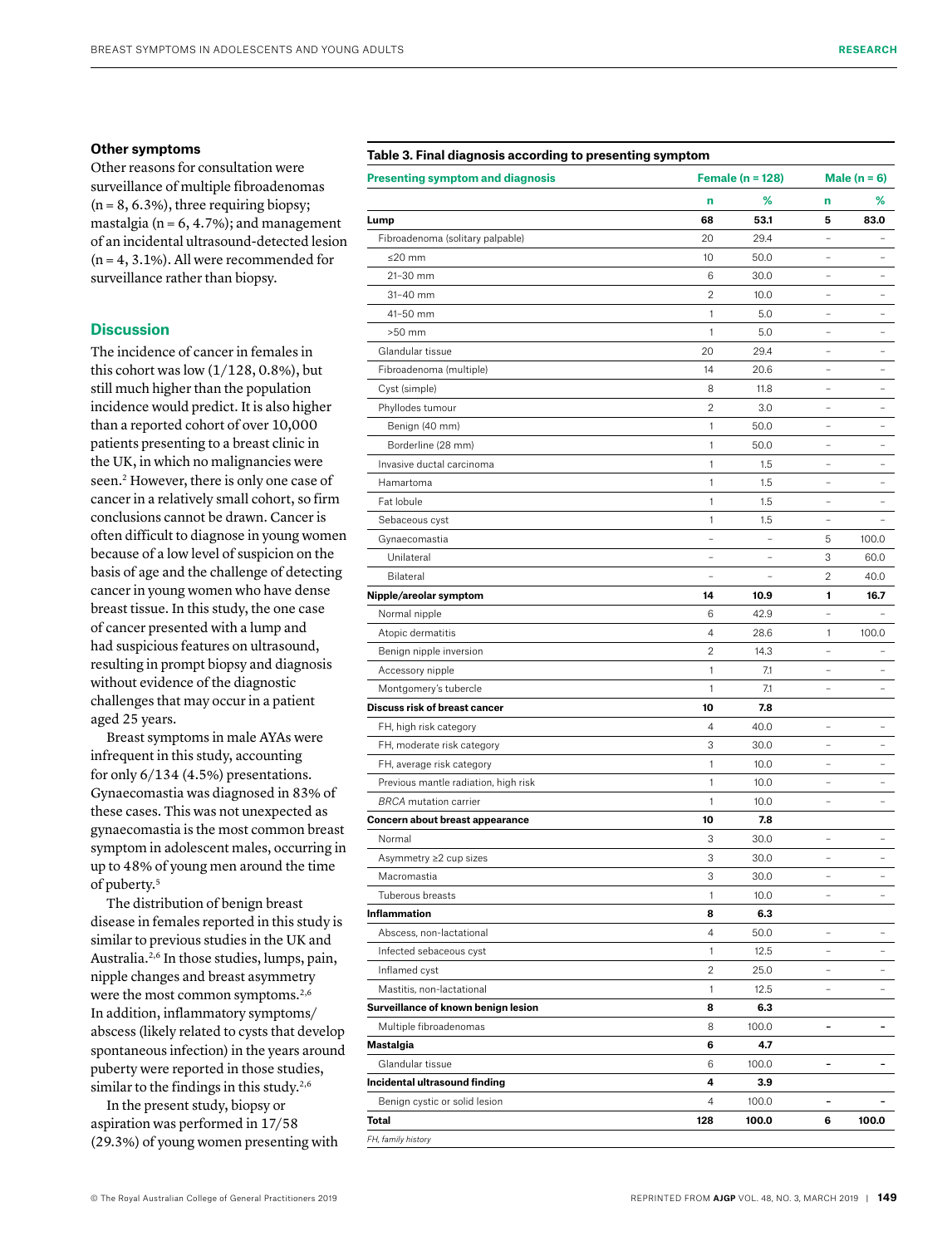'lump'. Guidelines for breast diagnosis recommend the use of the 'triple test' (clinical breast examination, imaging and percutaneous biopsy) when women present with a new palpable lump.7,8 In the general population, the triple test has a sensitivity of 99.6%, mammography

alone has a sensitivity of 90% and approximately 3% of cancers would be missed if biopsy were omitted.9 In very young women, however, triple testing is not essential in all cases and biopsy can safely be omitted where clinical and ultrasound features are completely benign

| <b>Presenting symptom and management</b> | Female ( $n = 128$ ) |       |                          | Male $(n = 6)$ |  |
|------------------------------------------|----------------------|-------|--------------------------|----------------|--|
|                                          | n                    | ℅     | n                        | %              |  |
| Lump                                     | 68                   | 53.1  | 5                        | 83.0           |  |
| Surveillance                             | 39                   | 57.4  | 2                        | 40.0           |  |
| Biopsy and surveillance                  | 15                   | 22.1  | 1                        | 20.0           |  |
| Surgical excision, benign lump in female | 10                   | 14.7  |                          |                |  |
| Aspiration                               | 2                    | 2.9   | $\overline{a}$           |                |  |
| Cancer management                        | 1                    | 1.5   |                          |                |  |
| Reassurance and discharge                | $\mathbf{1}$         | 1.5   |                          |                |  |
| Tamoxifen, male gynaecomastia            |                      |       | 1                        | 20.0           |  |
| Surgical excision, male gynaecomastia    |                      |       | 1                        | 20.0           |  |
| Nipple/areolar symptom                   | 14                   | 10.9  | 1                        | 16.7           |  |
| Reassurance                              | 9                    | 64.3  |                          |                |  |
| Dermatitis treatment                     | 3                    | 21.4  | 1                        | 100.0          |  |
| Punch biopsy, dermatitis treatment       | $\mathbf{1}$         | 7.1   |                          |                |  |
| Surgery                                  | 1                    | 7.1   |                          |                |  |
| <b>Discuss risk of breast cancer</b>     | 10                   | 7.8   |                          |                |  |
| Screening advice (for future screening)  | 8                    | 80.0  |                          |                |  |
| Screening advice (to commence now)       | 2                    | 20.0  |                          |                |  |
| Concern about breast appearance          | 10                   | 7.8   |                          |                |  |
| Reassurance                              | 5                    | 50.0  |                          |                |  |
| Referral for surgery                     | 5                    | 50.0  | $\overline{\phantom{0}}$ |                |  |
| <b>Inflammation</b>                      | 8                    | 6.3   |                          |                |  |
| Antibiotics                              | 6                    | 75.0  |                          |                |  |
| Antibiotics and aspiration               | 2                    | 25.0  | $\overline{\phantom{0}}$ |                |  |
| Surveillance of known benign lesion      | 8                    | 6.3   |                          |                |  |
| Surveillance                             | 5                    | 37.5  |                          |                |  |
| Biopsy and surveillance                  | 3                    | 62.5  |                          |                |  |
| <b>Mastalgia</b>                         | 6                    | 4.7   |                          |                |  |
| Symptomatic treatment                    | 6                    | 100.0 |                          |                |  |
| Incidental ultrasound finding            | 4                    | 3.1   |                          |                |  |
| Surveillance                             | 4                    | 100.0 |                          |                |  |
| Total                                    | 128                  | 100.0 | 6                        | 100.0          |  |

and lesions are followed up.2,10 This is supported by the present study, where 70% of 'lump' cases did not have needle biopsy to complete the triple test yet no additional cases of cancer were seen after a median follow-up of 17.5 months.

The presence of symptomatic benign breast disease in young women may be a predictor of future breast disease. A diagnosis of a benign proliferative breast condition, particularly when associated with atypia, was established as a risk factor for breast cancer many years ago.<sup>11</sup> The association is stronger when the atypia is diagnosed at a younger age and when a family history of breast cancer is present.<sup>11</sup> The cohort reported in this study did not have any benign biopsies that showed proliferative change or atypia; however, it has been hypothesised that for some young women a diagnosis of benign breast disease at a very young age will be associated with benign breast disease in adulthood, and (if atypia is found) there may also be an increased risk of future cancer.<sup>12</sup>

Population studies have examined non-breast factors at adolescence and their association with benign breast disease in adulthood.12,13 Benign breast disease in adults is associated with low body mass index in adolescence, higher growth velocity, and high intake of red meat and alcohol; late menarche was not protective against adult breast disease.13 It may therefore be prudent to follow up young women with benign breast disease as they grow up, take the opportunity to educate them about breast care and discuss the importance of lifestyle factors from this very young age. As modifiable risk factors play a significant part in breast cancer risk, adolescents should not be considered too young to discuss lifestyle issues and primary prevention of breast cancer.12 This is particularly the case in girls who present to discuss their risk of breast cancer as it relates to their family history (7.8% of this cohort), as they may be especially receptive to this information.

This study's main limitation is its small sample size. Its strength is the detailed information available about presentation, investigation and management.